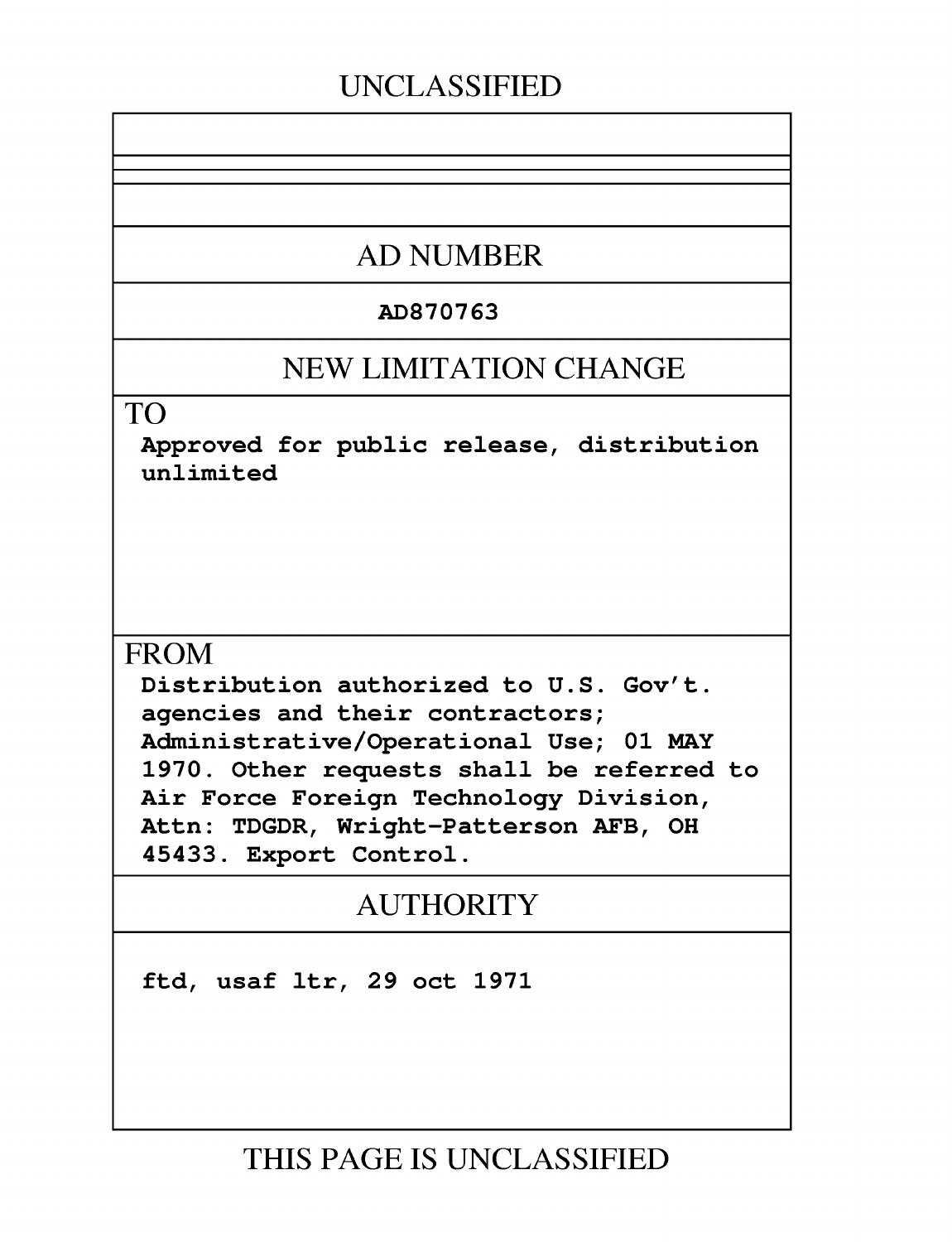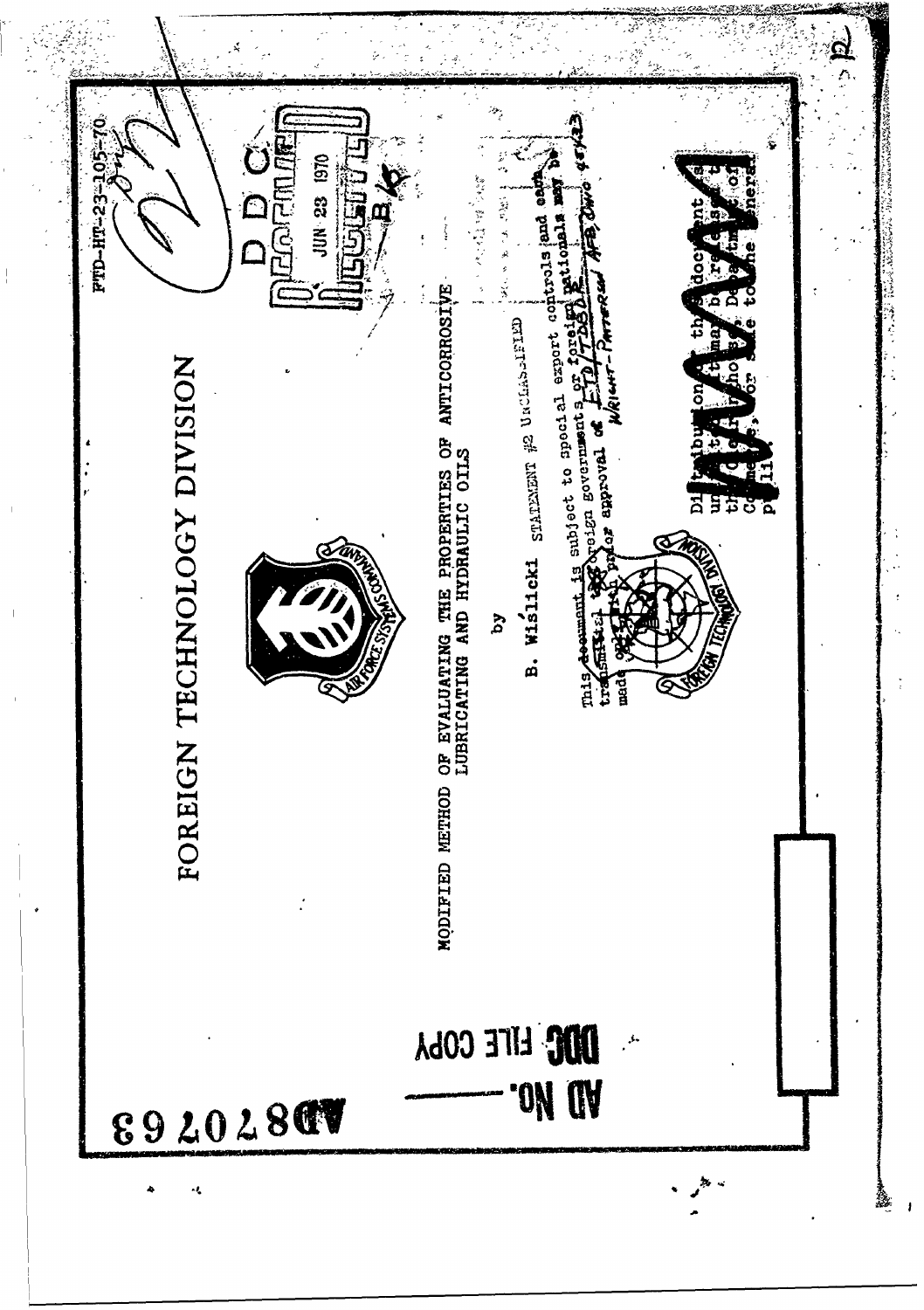THE PERSON NAMED IN COLUMN

FTD-HT-23-105-70

# **EDITED TRANSLATION**

MODIFIED METHOD OF EVALUATING THE PROPERTIES OF ANTICORROSIVE LUBRICATING AND HYDRAULIC OILS

By:  $B. W1511ckt$ 

English pages: 8

Source: Nafta (Petroleum), Vol. 25, No. 3, 1969, pp. 80-82.

Translated by: L. Marokus/TDBRS-3

### P0/0025-69-025-003

THIS TRAHILATION IS A REMIXTION OF THE GRISSINAL PERIDENT THAT WITHOUT ANY ANALY: LAL. 60:<br>SUITGOLAL COMMUNY, STATEMINTS OR THEORIES<br>ADVISATIONAL COMMUNY, STATEMINTS OR THEORIES<br>AND NO HIT MECRISARILY REPLECT THE PORTION<br>C **VIENNE** 

**PREPARED BY:** 

translation bivinna<br>Forkunt technology bivinna WAFR, OHIO.

 $FID - NT - 23 - 105 - 70$ 

 $2201$  May 19 70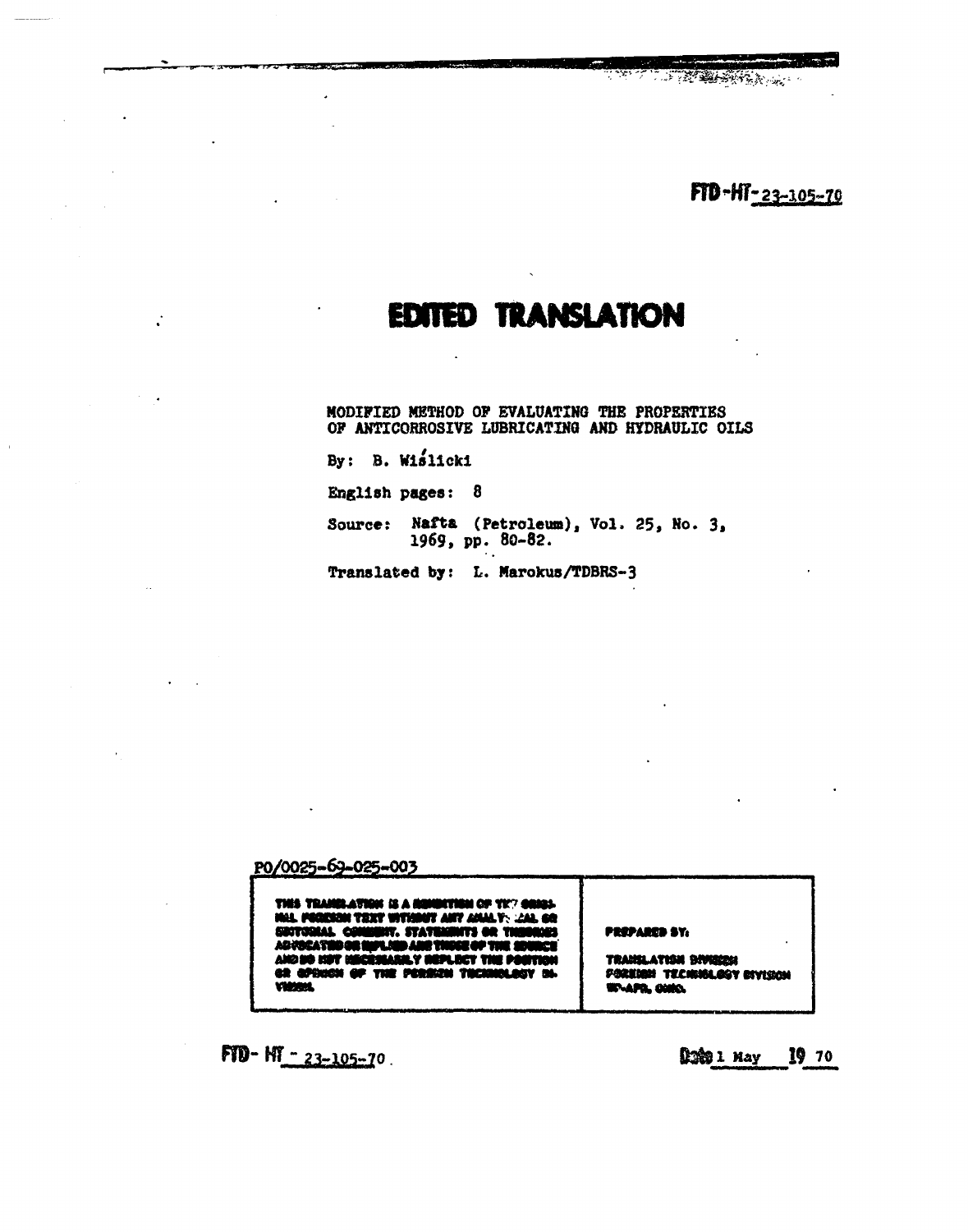#### MODIFIED METHOD OF EVALUATrIG **THE** PROPERTIES OF ANTICORROSIVE LUBRICATIM **AND** HYDRAULIC **OILS**

#### **B. Wislicki, M.A.**

Aviation Institute)

Sumary

Jurni

 $K_{\text{W} \rightarrow \text{have}}$  decay depend of evaluating the **properties of anticorrolly and the lubricating and properties of anticorrolly lubricating and** hydraulic oils; This method is a modification method normalized according to **PX-63/C-04082**, **AS7 D 665-54** and Ip **135/61** and enables the attainment **of** identical results with results of noraalized methods, requiring 1/4 the usual amount **or** oil for the investigations. **(** *",* **\_**

**A** method for the evaluation of properties **of** anticorrosive lubricating and hydraulic oils was developed. This method is a modification of the standardized method of evaluating the properties of anticorrosive lubricating oils according to **PN-63/C-0082** (equivalent with **ASTH D 665-54** and **IP-135/61** standards), "bnabling the establishment **of** designations from small volumes **of** oil.

The purposefulness of developing this type of method Justified the necessity of analyzing small amounts of oil taken from test benches and machines during the process **of** long-continuing tests. In many instances, during investigation of oil behavior under operational conditions, It appears to be unavoidable: ve need to use small quantities **ef** oils for this kind of investigation, and the

**FTD'-HT-23-. 105- 70 I**

 $\Omega$ 

 $\ddot{\phantom{a}}$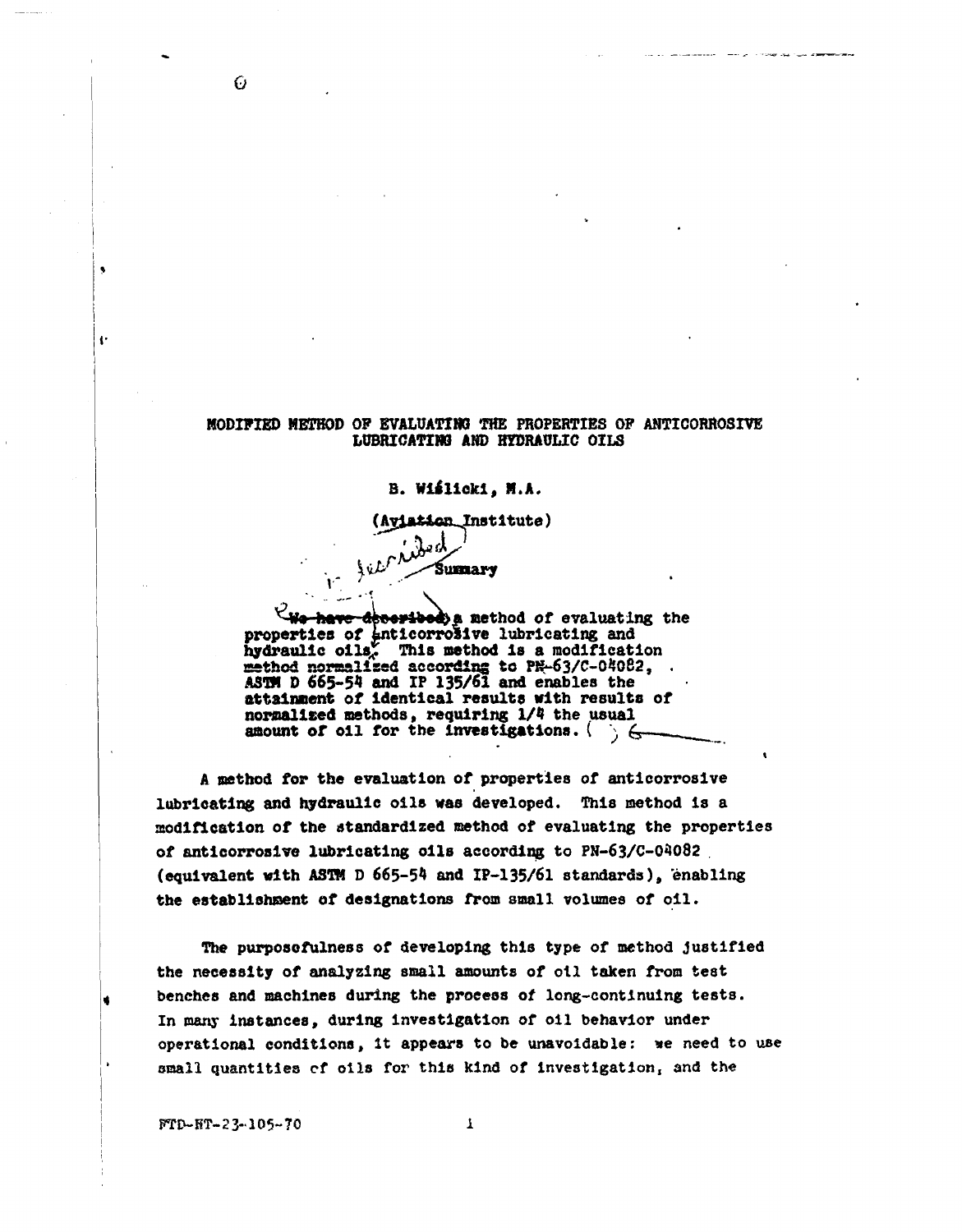behavior in the tank or in the machine system of an amount of evaluated oil must change as little as possible, with the simultaneous necessity of making laboratory tests of considerable (and sometimes great frequency) amounts of oll. The standardized method requires a **300** milliliter sample of oil for establishing a single designation of anticorrosive properties. In this case it is necessary to make at least two uniform designations. With the practical limitation of the. amount of the oil sample taken from the system of up to a volume of **0.51** or at most **1** liter of oil, the possibility of completing the series of other indispensable physicochemical Investigations is considerably reduced or does not exist.

#### **1.** The Investigations

The principle of establishing designations, In comparison with the standard method, underwent no change. We visually evaluated corrosion ahangea# originating on the surface of **a.** steel bolt, at an elevated temperature, submerged in an aqueous-oil emulsion, produced **by** intensive agitation of the analysed oil with distilled water, or with an aqueous solution **of** Inorganic salts, imitating sea-. water.

| according to the standard method. |                                                                                                      |
|-----------------------------------|------------------------------------------------------------------------------------------------------|
| Degree of corrosion               | Changes on the surface of a bolt                                                                     |
|                                   | Lack of corrosion   lack of corrosion traces in the form of spots and<br>pits                        |
|                                   | Traces of corrosion no more than 6 dark pits and spots with a diameter<br>not greater than 1 mm each |
|                                   | Moderate corrosion sapots and dulling occupy no more than 5% of the<br><i>surface</i>                |
| Intense corrosion                 | spots, dulling and oxide spots take up no more<br>than 5% of the surface                             |

Table 1. Compilation of evaluations of the degree of corrosion

Aiming to reduce the amount of tested oil, efforts were first made to maintain the ratio of active surface/corroding steel bolt to the volume of analyzed oil, equal to the ratio resulting from conditions of standard-method Investigations: on **27 cm2** of active surface of the metal bolt **300** ml of teat oil sere used, or **300:27 - 11.** During further initial investigations the volume of investigated oil waz reduced **FTD-H-23-105--0** $\mathbf{z}$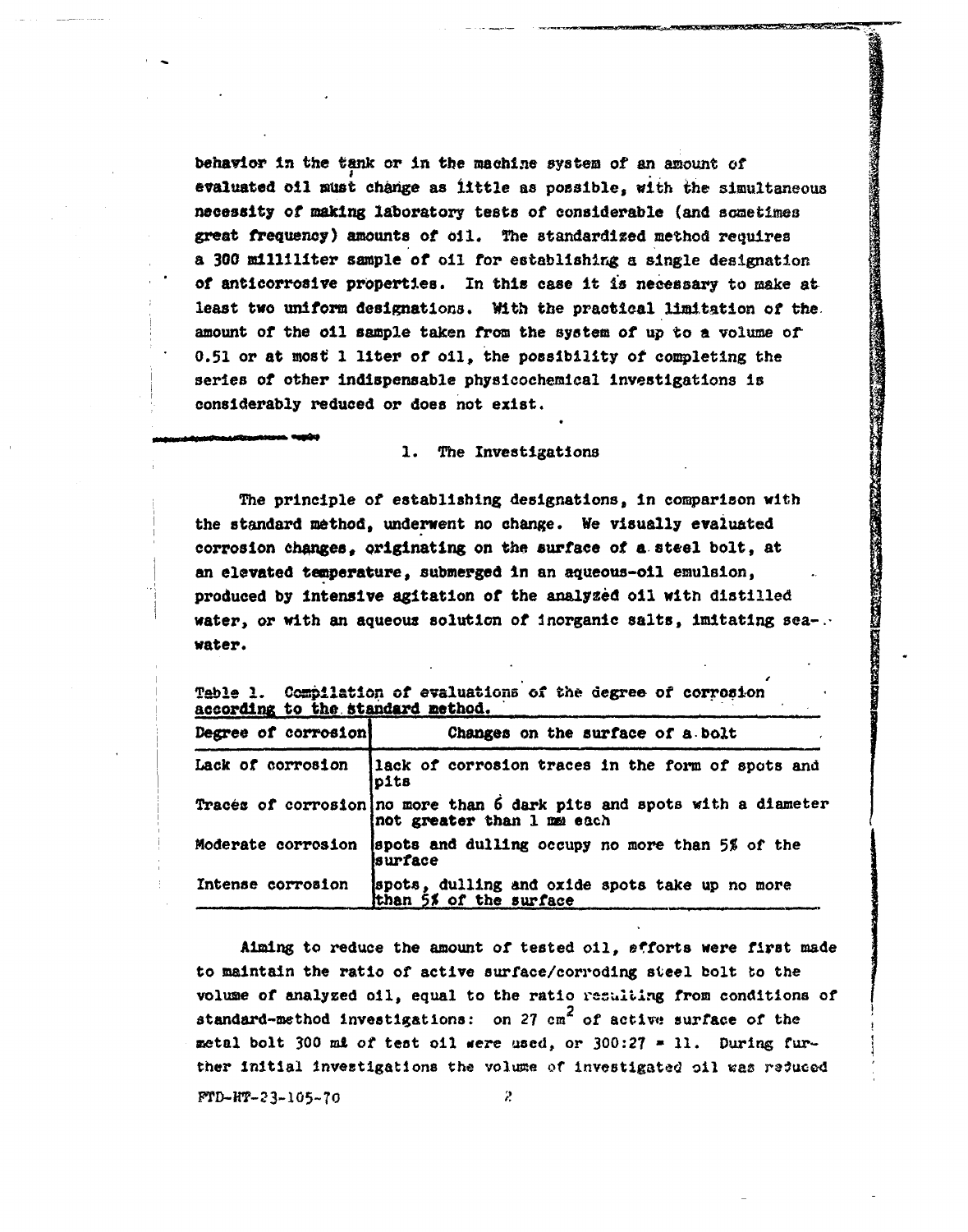to 80 md. For that volume we chose the sizes: of the metal bolt. drainage vessel, mixer and other elements. It was established, however, that it is necessary to reduce the ratio of the oil volume to the magnitude of the corroding surface. The main reason was too small a surface of the corroding bolt. Its size made it impossible to obtain repeated results. The corrosion spots on the surface of the bolt were difficult to evaluate and it was difficult to rate the degree of corrosion in accordance with the manner adopted in the standard method, Table 1. The ratio of oil volume to the corroding surface finally typified on the basis of experiments was 5:80 m£ of analyzed oil per 15.6 cm<sup>2</sup>. This was expressed in measurements of individual elements of the unit for measuring anticorrosion properties of oils. Investigations pertaining to a possible weight evaluation of a gain in the mass of the bolts by the corrosion test gave no positive results.

| Table 2. Comparing results of corrosion tests by the standard and |  |  |  |  |
|-------------------------------------------------------------------|--|--|--|--|
| modified method.                                                  |  |  |  |  |

|  |  |             |     |     |            |                        | with the process in an increase said selection |                 |   |     |       |     |            | Correston to distilled |                         |               |                 |
|--|--|-------------|-----|-----|------------|------------------------|------------------------------------------------|-----------------|---|-----|-------|-----|------------|------------------------|-------------------------|---------------|-----------------|
|  |  |             |     |     | pod1f1p4-1 | <b>TOTAL AND STATE</b> |                                                | standeré method |   |     | -410  |     |            |                        | <i>standard</i> method' |               |                 |
|  |  | <b>Gils</b> | : د | tim |            | e jie havan            |                                                | time in hours   |   |     |       | tae |            |                        |                         | time in hours |                 |
|  |  |             |     |     |            | ш.                     |                                                |                 | ю |     |       |     | 12         |                        |                         |               |                 |
|  |  | $-227$      |     | G.  |            |                        | fue                                            |                 |   | Fak | an an | æ.  | <b>REA</b> |                        |                         |               | 70. Jul<br>نصحة |

KEY:  $7$  - Intense;  $8$  - lacking;  $9$  - moderate;  $10$  - trices.

When selecting oils for corrosion tests by the modified method we were guided by the possibility of obtaining a different corrosion intensity. Classification of this intensification was made of the basis of results of corrosion investigations by the standard method. More typical oils investigated were, both with and without refining additives. Results of investigating corrosion by the standard and modified method are compiled in Table 2.

### Assembly for Investigating Corrosion

The assembly consisted of the following: Glass vials with a volume of 100 m2, Fig. 1. Vial covers made from polymethacrylane,

FTD-HT-23-105-70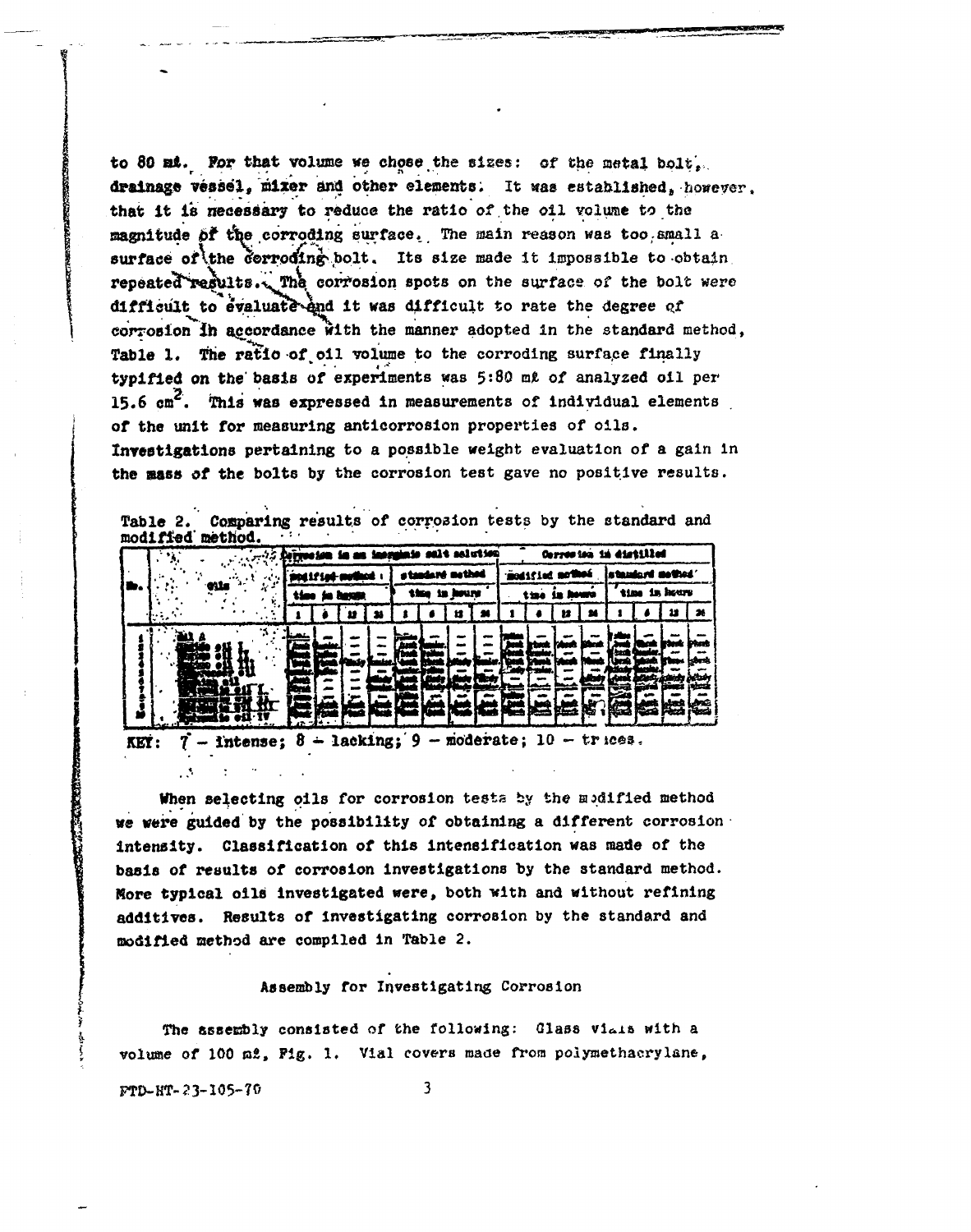Fig. 2. Bolts of steel construction, so a chambightery, Fig.  $39.$ with dimensions of  $\beta$  8 mm, length 67 mm possibly it is in langth for a threaded bolt). Fig. 3b shows a phenomy Bus hales as si dimensions according to requirements of standard schippe-steps. with modified dimensions. A polymethoury has been helder was het used; the bolts were made uniformly from a steel path. The plas eras allowed the bolt to be suspended from the section of the visl asset small bar made of artificial caterial and selective mixer made if stainless steel, Fig. 4, with dimensions and his may wan driven electrically at a rate of 1000 ± 50 rpm's Hereury thereometers, with a measuring range of 40-20000 and an elgaen any praduation of 1°0 were used. A 4-place glycerin sath (row-type), their thermorogulator assuring maintenance of temperature mith as beneficially of mind; rowinged with an electric mizer (sbank 1900 rgn s) was used to equilibrate the temperature of the little in the bail, Phones of the unit according to the standard and modified mathed ard giorn is Fig.

この「大きさん」の「この「この「この「この「このこのこと」ということの「このこと」ということが、「このこと」ということ、「このこと」ということ、「このこと」ということ、「このことは、「このことは、「こ

NEW CONSTRUCTION CONTRACTORS OF THE CONSTRUCTION OF THE CONSTRUCTION OF THE CONSTRUCTION OF THE CONSTRUCTION OF

2009年4月 京都大学



 $P1g. 1.$ Yessel for examining corresion by the modified method.



Cover of wessel for examining corresion  $P1g. 2.$ by the modified method.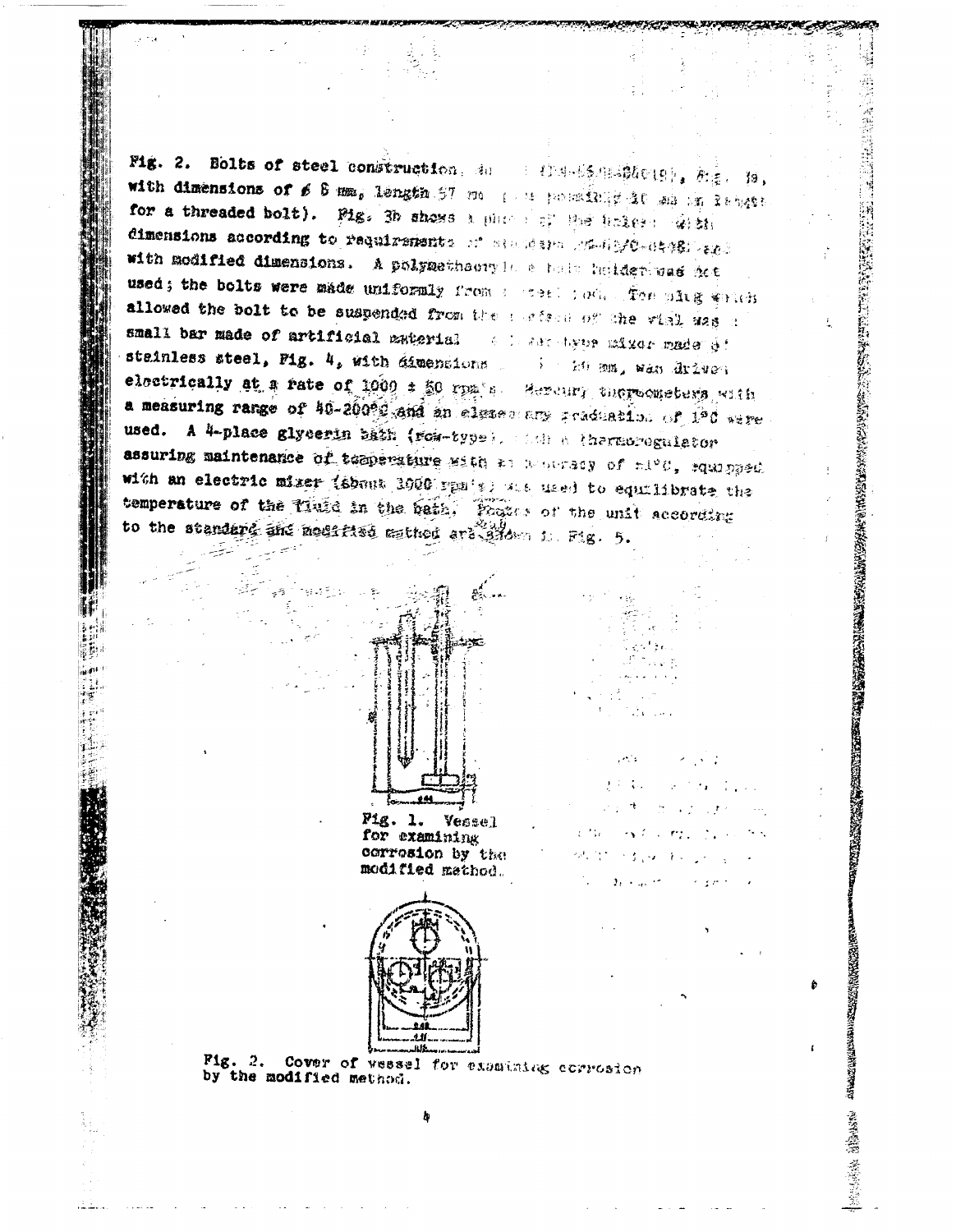Fig. 3a. Dimensions of a bolt submitted to corrosion testing by the modified method.

ł

 $\theta$ 



Fig. **3b,** Photo of bolts *for* studying corrosion **by** the standard method *and modified* method (smaller bolt).

 $\overline{\mathbf{S}}$ 

ł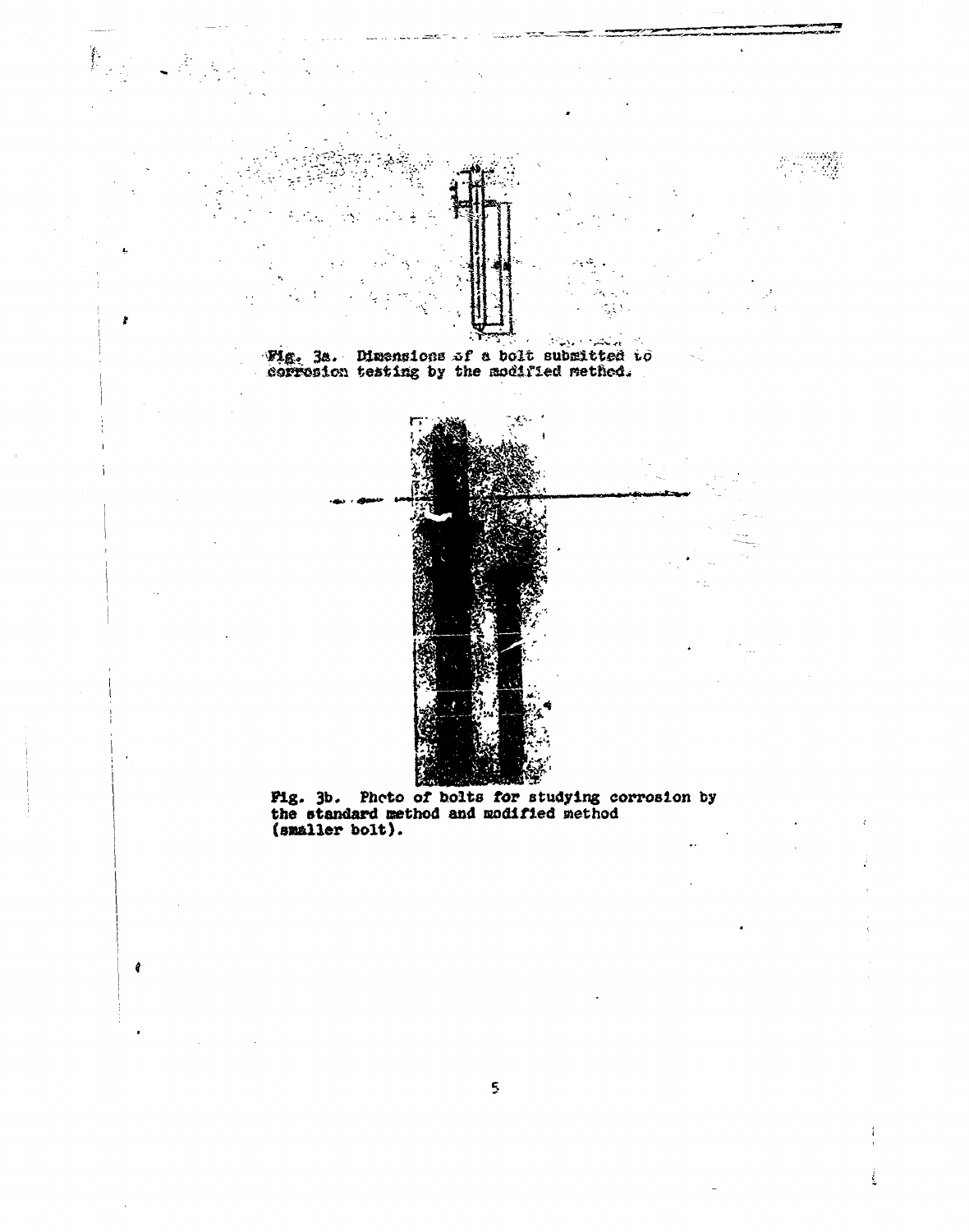

examining corrosion by the standard (larger vessel) and modified (smaller vessel) method.

#### Establishment of the Designatior

Grinding of the steel bolt was realized manually with the aid of sandpaper of average grit [1], until the traces were *removed* both  $\lambda$ . on the cylindrical and conical surface **or** the bolt. Then the bolt was smoothened with medium-grit sandpaper **(No. 5).** so that, when observing with the naked eye, a scratch originating from grinding could not be seen on the surface of the bolt. The bolt was wiped with a flannel cloth and filtration blotting-paper. Special efforts were made to complete final grinding of the bolt Immedie' **Y** prior to establishing the designation. The bolt can be use Lntil its diameter **i s** reduced to **7 mm.**

Two samples of **80 mt** of oil each were uniforaly analyzed. Following the requirements for the standardized method, after the oil samples were heated to a required temperature of  $60^{\circ}$  t <sup>10</sup>C, previously prepared bolts were placed in them and they were thermostated for **30 min.** Then, depending upon the arrangements **for** the given sample, **<sup>8</sup>**ru of inorganic salt solution or **8** ml of distilled water were poured in. The solutions were added with the mixers stopped through

Vrru *o.* HT-2 *3-.* 

"4

6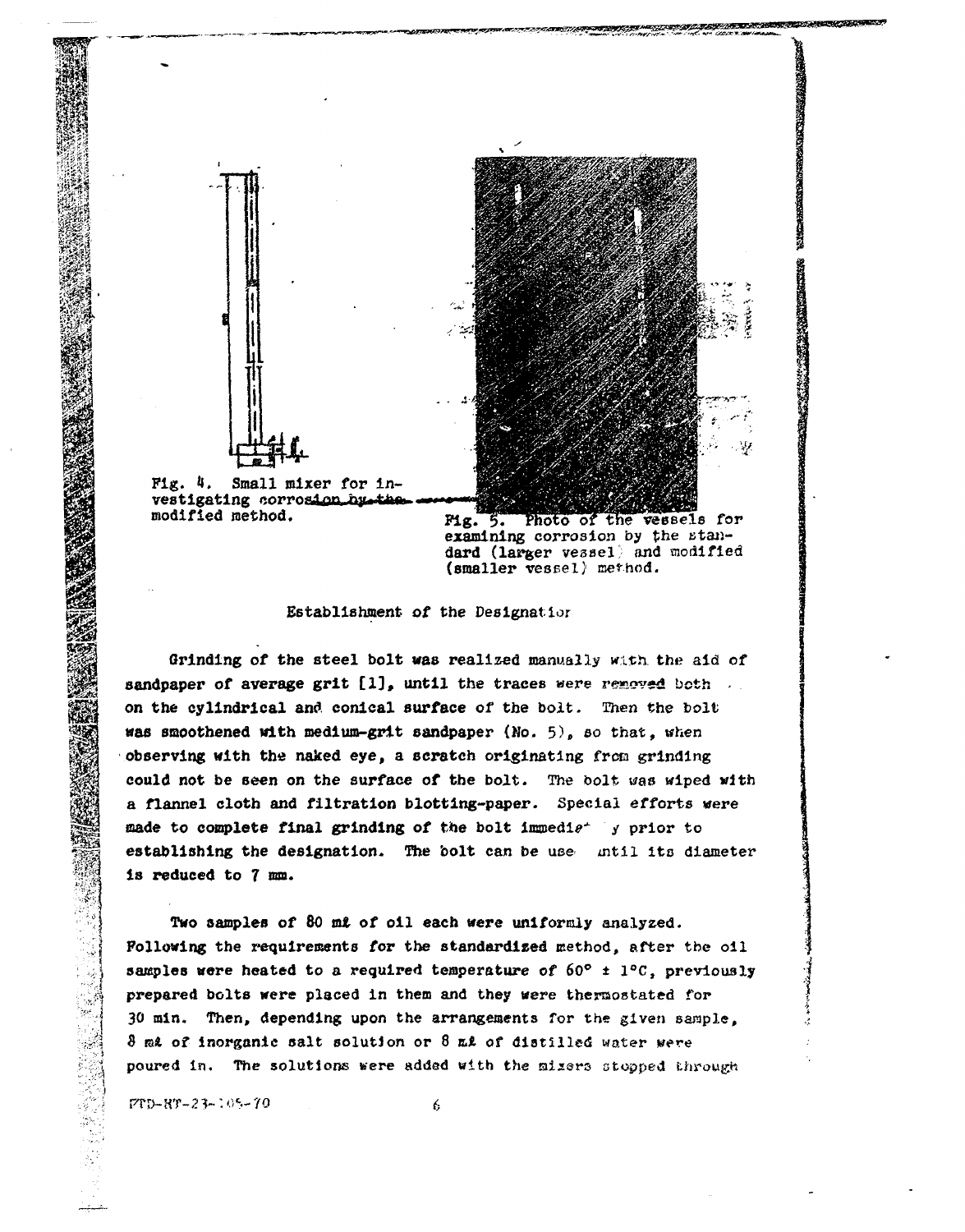the offering the street in the thermometer in place the standard procedure was then followed as in the standard method. The correspon of the bolts was checked after 1, 6, 12 and 24 hours, an accordance with the requirements of the standard method.

Tests requiring examinations of over 6 hours were made in stages of 6 hours per day. In these cases the steel bolts were taken out of the 011 and placed on an ordinary desiccator, suspending them on stands made from aluminum wire. The beakers with oil and water were left in the bith. The intervals were not longer than 16 hours. When further designation was started the bath and oils were brought up to the desired temperature and after dispersing the salt or distilled water solution in the oil the bolts were inserted in the standard way. After completing the examination the bolts were taken out and flushed off with extraction benzine and the degree of corrosion was evaluated in accordance with requirements of the abovementioned standard, represented in Table 1.

#### $2.$ Results of Investigations

Results of examinations of properties of anticorrosion representatives of certain oil groups are compiled in Table 2. In all the analyzed oils an identity was established in the corrosion results obtained with the aid of the compared methods. The identity pertains to the degree of corrosion intensity as well as on the time of corrosion appearance. The developed modified method of evaluating anticorrosive properties gives identical results with the ones obtained by the standard method according to PN-63/C-04082.

The mathed permits measurements of anticorrosion properties of lubricating and hydraulic oils using about 1/4 the normal amount of test oil in comparison with the amount required for the standard method. Besides the dimensions of the vessels for studying corrosion and the amounts of liquid used, the designation conditions are the same as in the standard method.

 $\mathcal{P}^{\text{VZ}}_{\text{VZ}}(2,2,3) = \mathcal{P}^{\text{VZ}}_{\text{VZ}}(2,3) + \mathcal{P}^{\text{VZ}}_{\text{VZ}}(2,4)$ 

<sup>&</sup>quot;In case of appearance of corrosion after short time periods in the test, it is advisable to check the corrosion of bolts of intermediate time parieds, e.g., 1/2, 2, 3 hours.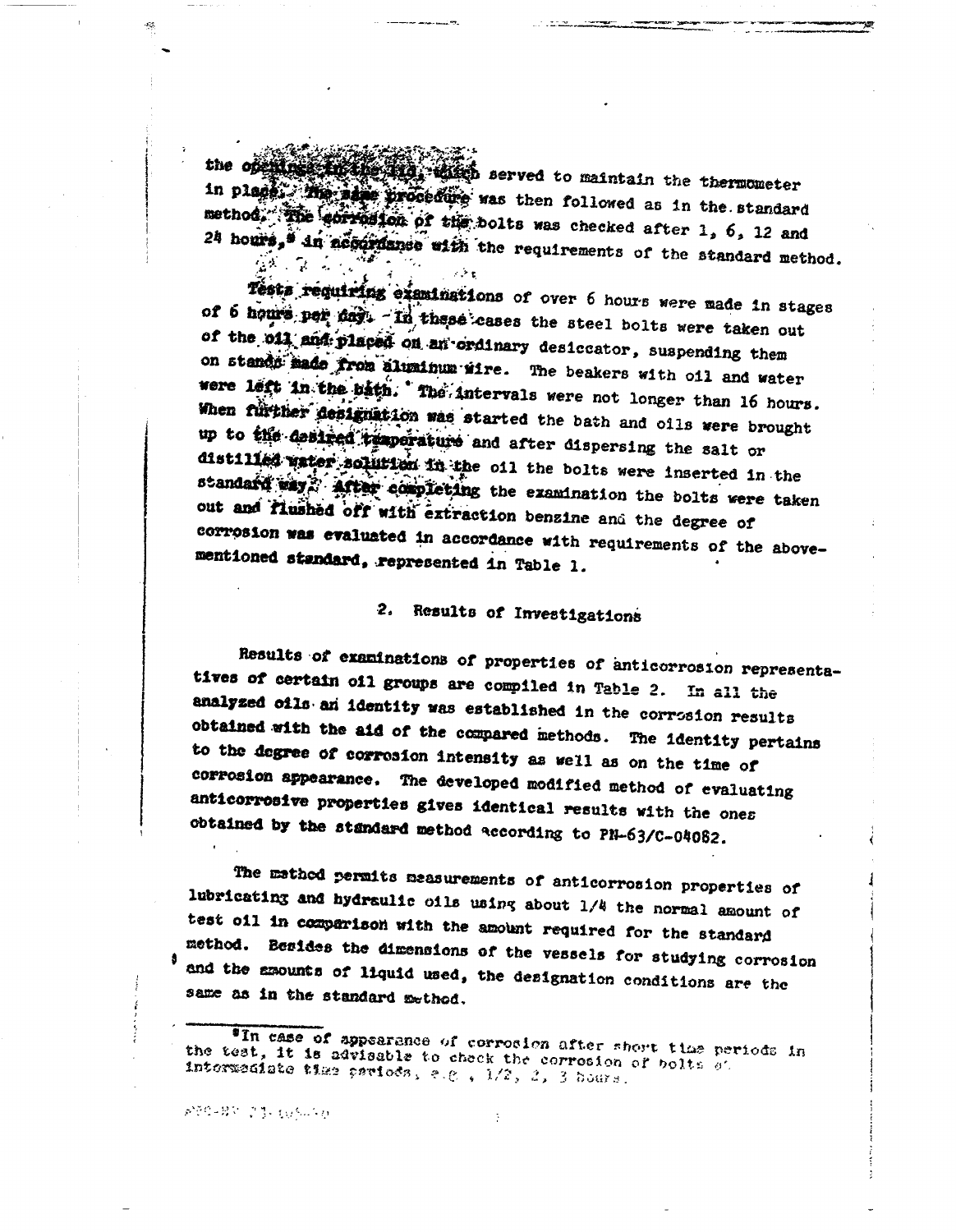#### **References**

ます

**1.** Polish Standard PNi-63/C-04082, **USA** Standard **ASTM D 665-54,** English Standard **IF-135/61.**

2. Wiślicki, Bogdan. Zmodyfikowana metoda badania wlasciwości korozyjnych olejów smarowych i hydraulicznych (Modified Method of Checking the Properties of Corrosive Lubricating and Hydraulic Oils), Report of the Aviation Inst. No. **19/M\*-3/67,** Warsaw.

> Submitted 20 December **1968**

 $\epsilon$ 

 $\pmb{\mathsf{s}}$ 

دند و<br>د

ł



3件24件以上 人名德尔特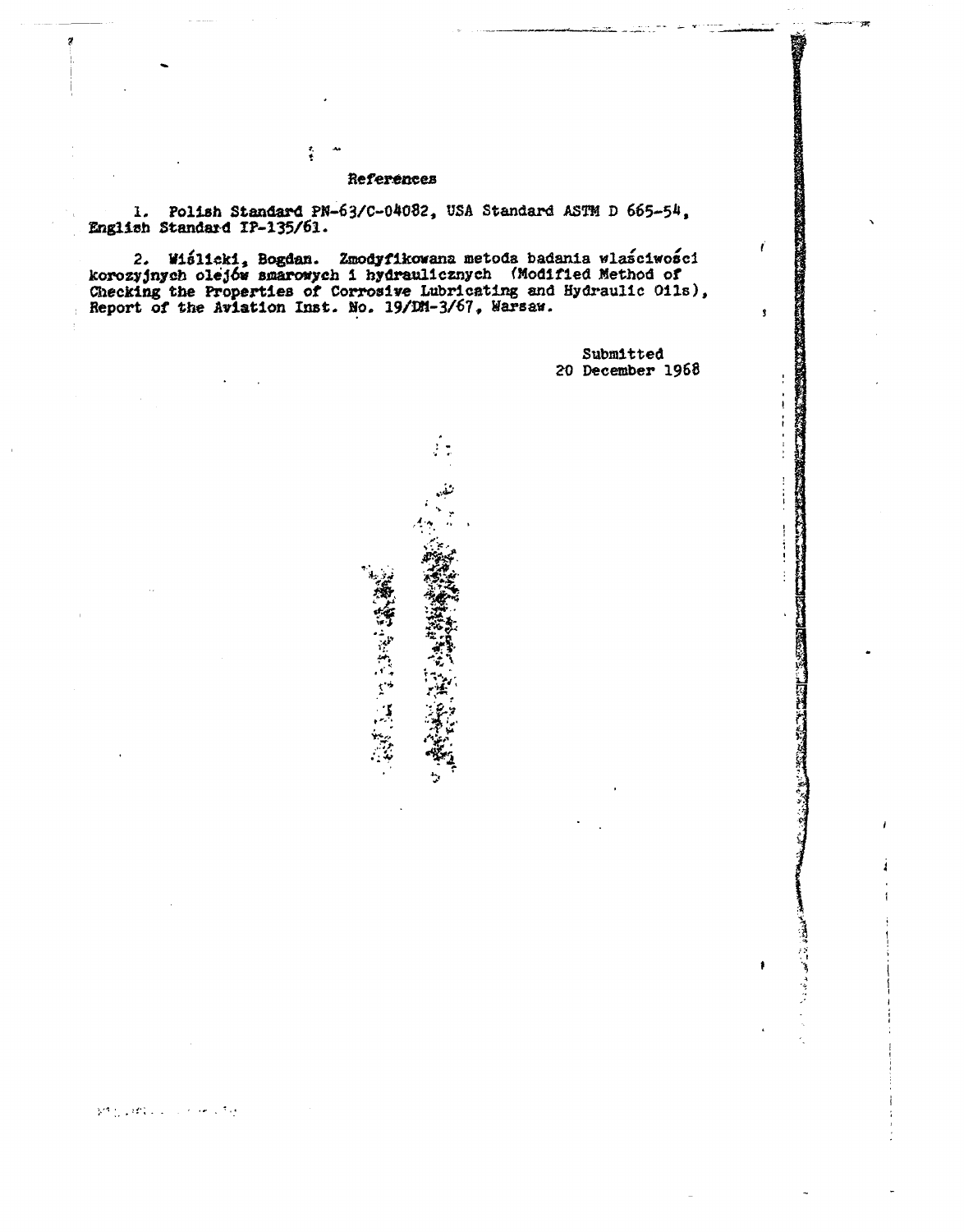| (Severity classification of title, body of abounct and industing appearing used he answer when the overall report to classified)                                                                                                                                               | DOCUMENT CONTROL DATA - R & D |                                   |                                                                 |
|--------------------------------------------------------------------------------------------------------------------------------------------------------------------------------------------------------------------------------------------------------------------------------|-------------------------------|-----------------------------------|-----------------------------------------------------------------|
| 1. ORIGINATING ACTIVITY (Calculate author)                                                                                                                                                                                                                                     |                               |                                   | <b>SE. REPORT SECURITY CLASSIFICATION</b>                       |
| Foreign Technology Division                                                                                                                                                                                                                                                    |                               |                                   | <b>UNCLASS IF IRD</b>                                           |
| Air Force Systems Command                                                                                                                                                                                                                                                      |                               | <b>SE SROUP</b>                   |                                                                 |
| U. S. Air Force                                                                                                                                                                                                                                                                |                               |                                   |                                                                 |
| <b>B. ROMORT TITLE</b><br>MODIFIED METHOD OF EVALUATING THE PROPERTIES OF ANTICORROSIVE<br>LUBRICATING AND HYDRAULIC OILS                                                                                                                                                      |                               |                                   |                                                                 |
| 4. DESCRIPTIVE HOTES (Type of right) and includive delve)<br>Translation                                                                                                                                                                                                       |                               |                                   |                                                                 |
| s. Au THONTH (First name, additio inicial, lest name)<br>Wiślicki, B.                                                                                                                                                                                                          |                               |                                   |                                                                 |
| <b>ARPORT DATE</b>                                                                                                                                                                                                                                                             | 78. TOTAL NO. OF PASES        |                                   | TA NO. OF REFS                                                  |
| March 1969<br><b>AL CONTRACY OG ANANY NO.</b>                                                                                                                                                                                                                                  | 8                             | IS. BRIGINATOR'S REPORT NUMBERISI | 2                                                               |
|                                                                                                                                                                                                                                                                                |                               |                                   |                                                                 |
| 72301-78<br>L. PROJECT NO.                                                                                                                                                                                                                                                     |                               |                                   |                                                                 |
|                                                                                                                                                                                                                                                                                |                               | FTD-HT-23-105-70                  |                                                                 |
|                                                                                                                                                                                                                                                                                |                               |                                   | th. OTHER REPORT HOITS (Any other manhers that may be exclusive |
|                                                                                                                                                                                                                                                                                |                               |                                   |                                                                 |
| 16. DIETRIBUTION OTA V. MONT                                                                                                                                                                                                                                                   |                               |                                   |                                                                 |
| Distribution of this document is unlimited. It may be released to<br>the Clearinghouse, Department of Commerce, for sale to the general<br>nublic.<br>AUPPLEMENTANY NOTED                                                                                                      |                               | 12. SPONSORING MILITARY ACTIVITY  |                                                                 |
|                                                                                                                                                                                                                                                                                |                               |                                   | Foreign Technology Division<br>Wright-Patterson AFB, Ohio       |
|                                                                                                                                                                                                                                                                                |                               |                                   |                                                                 |
| The ASTM D 665-54 method is modified to expose 8 x 57 mm steel<br>pins, surface area 15.6 cm(superscript 2), to 80 cc oil in a<br>polymethacrylate-covered 100 cc cell agitated by a 1 x 6 x 20<br>mm 2-blade 1000 rpm flat turbine or various periods of time.<br>[AP9022003] |                               |                                   |                                                                 |

 $\bar{\mathbf{x}}$ 

 $\ddot{\phantom{1}}$  $\begin{array}{c} 1 \\ 1 \\ 3 \end{array}$ 

 $\overline{\phantom{a}}$ 

 $\bar{r}$ 

**CONTRACTORY ACROSSING AND CONTRACTORY** 

 $\ddot{\phantom{1}}$ 

 $\ddot{\phantom{0}}$ 

 $\mathbf{I}$ 

 $\hat{\boldsymbol{\epsilon}}$  $\frac{1}{2}$   $\boldsymbol{\hat{z}}$ 

 $\bullet$ 

 $\ddot{\phantom{0}}$